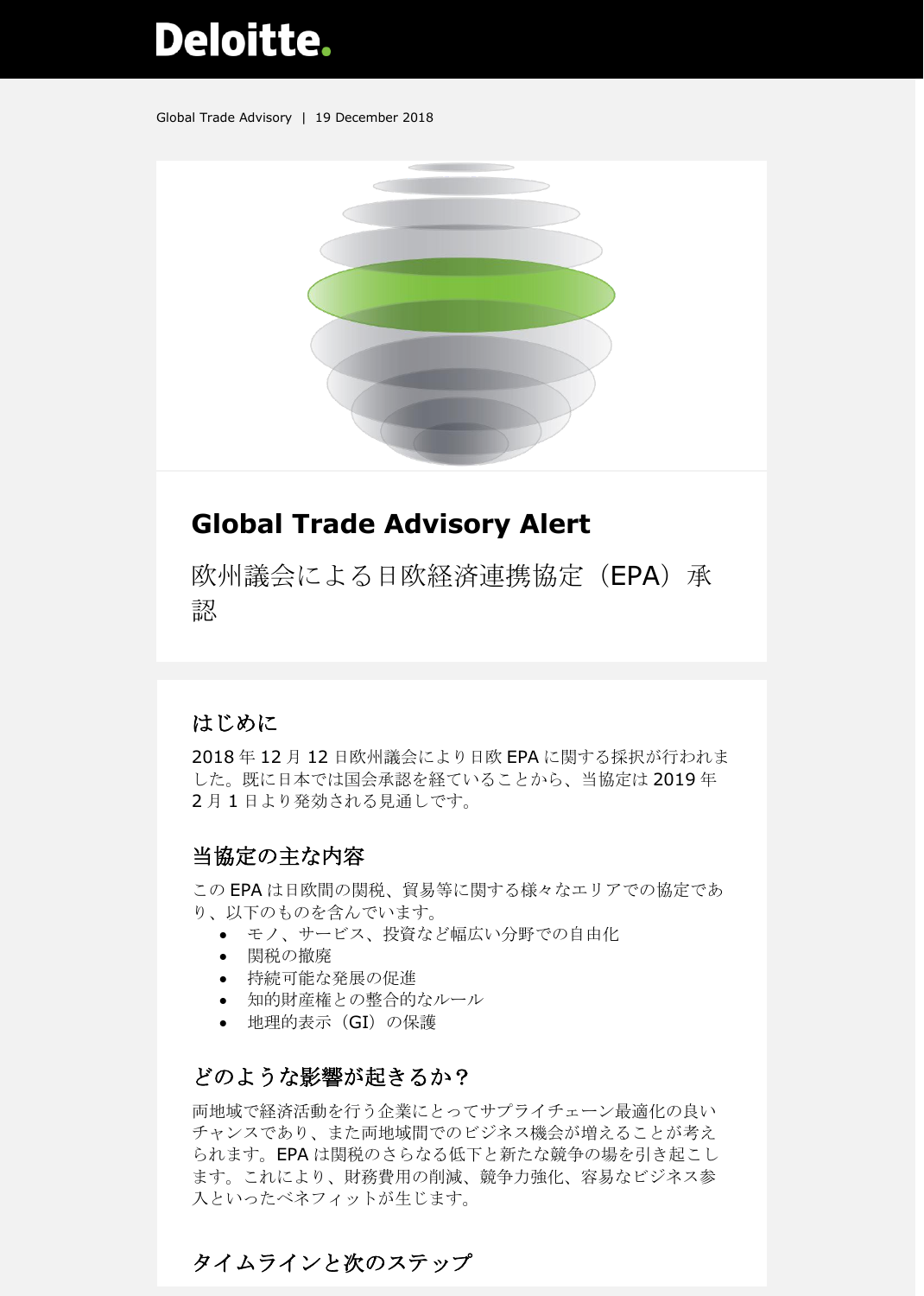戦略的パートナーシップ協定 (SPA) と EPA は 2013年から交渉が開 始され、2018 年 7 月 17 日に日欧サミットにて両協定が署名されまし た。

これを受けて、EPA に関しては、日本にて 2018 年 11 月 29 日衆院本 会議で可決、12 月 8 日国会承認を経ており、続いて欧州議会による採 択が 12 月 12 日に行われました。これらの結果、2019 年 2 月 1 日か ら正式に効力が発効される見通しです。

SPA に関しては、EU 加盟国の承認が求められますが、当協定の大部分 は 2019 年の早い段階で暫定的に発効することが出来る状態です。

#### 何をすべきか?

関連する企業は EPA の影響を検討することが推奨されます。Deloitte Global Trade Advisory チームは、貿易上の優遇スキームの適用可否 を評価し、輸出入プロセスにおいて EPA がどこに付加価値を生ずるか を検討することで、潜在的なサプライチェーンの最適化に取り組むこ とが出来ます。

また、EPA の優遇適用のため原産地宣誓(statements on origin)の 発行を検討している企業は、新しい REX(Registered Exporter system)の利用を検討する必要があります。

さらに、マスターデータ管理(品目コードや優遇貿易ルールの ERP シ ステムへの導入など)は、EPA 適用に当たって重要なポイントになる と考えられます。

Deloitte Global Trade Advisory メンバーは、グローバル貿易実務に おいて専門的なサポートを行っており、上述のような EPA に関する潜 在的なインパクトを検討したいとお考えの企業をサポートすることが 出来ます。

#### お問合せ

本ニュースレターの内容についてお問い合わせ、国際税務・移転価 格・関税に関する全般的なご相談は、下記の日系企業担当ビジネスタ ックスコーディネーターまでご連絡ください。

● ウィム・エイナッテン (Wim Eynatten) 法人税パートナー

また、ニュースレターに関する日本語でのお問い合わせ、配信先の追 加、配信停止等につきましては、下記のジャパンデスク担当までご連 絡ください。

- 中村太亮 マネジャー [tnakamura@deloitte.com,](mailto:tnakamura@deloitte.com) +32 2 301 89 17
- 水野 美有紀 シニア・マネジメントアシスタント [mimizuno@deloitte.com,](mailto:mimizuno@deloitte.com) +32 2 600 6017



最新のグローバルおよび各国の Tax and Trade に関する ニュースや情報については、以下のページにてご確認いた だけます。 [www.deloitte.com/taxathand](http://www.deloitte.com/taxathand)